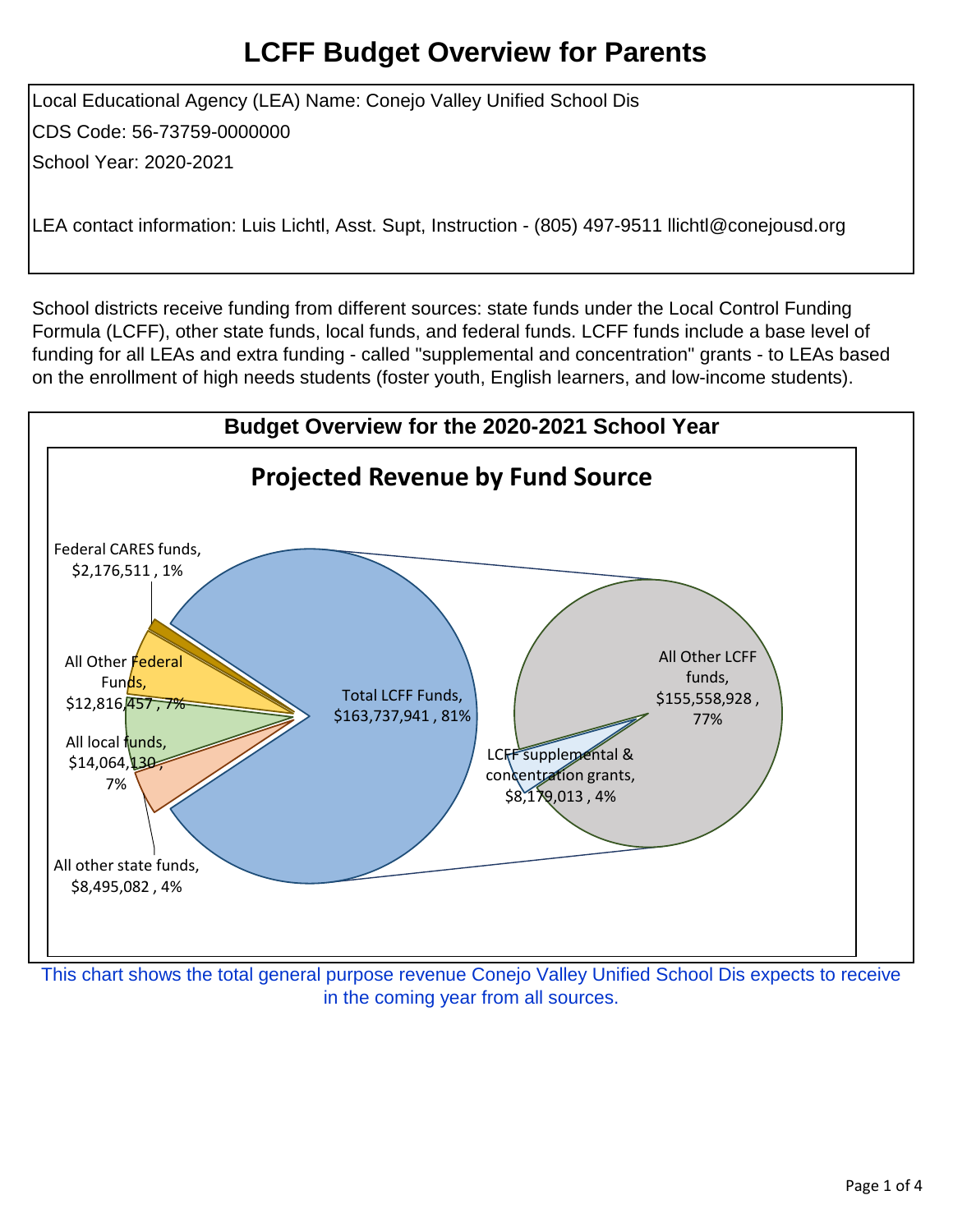The total revenue projected for Conejo Valley Unified School Dis is \$201,290,121.00, of which \$163,737,941.00 is Local Control Funding Formula (LCFF) funds, \$8,495,082.00 is other state funds, \$14,064,130.00 is local funds, and \$14,992,968.00 is federal funds. Of the \$14,992,968.00 in federal funds, \$2,176,511.00 are federal CARES Act funds. Of the \$163,737,941.00 in LCFF Funds, \$8,179,013.00 is generated based on the enrollment of high needs students (foster youth, English learner, and low-income students).

For the 2020-21 school year school districts must work with parents, educators, students, and the community to develop a Learning Continuity and Attendance Plan (Learning Continuity Plan). The Learning Continuity Plan replaces the Local Control and Accountability Plan (LCAP) for the 2020–21 school year and provides school districts with the opportunity to desribe how they are planning to provide a high-quality education, social-emotional supports, and nutrition to their students during the COVID-19 pandemic.

|             | Budgeted Expenditures in the Learning Continuity Plan |                                                                                                          |  |                                                                                                                                         |  |
|-------------|-------------------------------------------------------|----------------------------------------------------------------------------------------------------------|--|-----------------------------------------------------------------------------------------------------------------------------------------|--|
| \$7,060,000 |                                                       |                                                                                                          |  |                                                                                                                                         |  |
| \$7,040,000 |                                                       | <b>Total Budgeted</b><br><b>Expenditures in</b><br>the Learning<br><b>Continuity Plan</b><br>\$7,053,034 |  |                                                                                                                                         |  |
| \$7,020,000 |                                                       |                                                                                                          |  | <b>Total Budgeted</b><br><b>Expenditures for</b><br><b>High Needs</b><br>Students in the<br>Learning<br>Continuity Plan,<br>\$7,041,204 |  |
| \$7,000,000 |                                                       |                                                                                                          |  |                                                                                                                                         |  |
| \$6,980,000 |                                                       |                                                                                                          |  |                                                                                                                                         |  |
| \$6,960,000 |                                                       |                                                                                                          |  |                                                                                                                                         |  |
| \$6,940,000 |                                                       |                                                                                                          |  |                                                                                                                                         |  |
| \$6,920,000 |                                                       |                                                                                                          |  |                                                                                                                                         |  |
| \$6,900,000 |                                                       |                                                                                                          |  |                                                                                                                                         |  |

This chart provides a quick summary of how much Conejo Valley Unified School Dis plans to spend for planned actions and services in the Learning Continuity Plan for 2020-2021and how much of the total is tied to increasing or improving services for high needs students.

Conejo Valley Unified School Dis plans to spend \$213,006,316.00 for the 2020-2021 school year. Of that amount, \$7,053,034.11 is tied to actions/services in the Learning Continuity Plan and \$205,953,281.89 is not included in the Learning Continuity Plan. The budgeted expenditures that are not included in the Learning Continuity Plan will be used for the following:

The majority of the expenditures in the general fund/budget that are not included in the LCP are allocated for personnel and associated costs including health and welfare benefits. General operational costs including transportation, utilities, maintenance and operations, planning and facilities, and other operational costs of the District are not included within the LCF.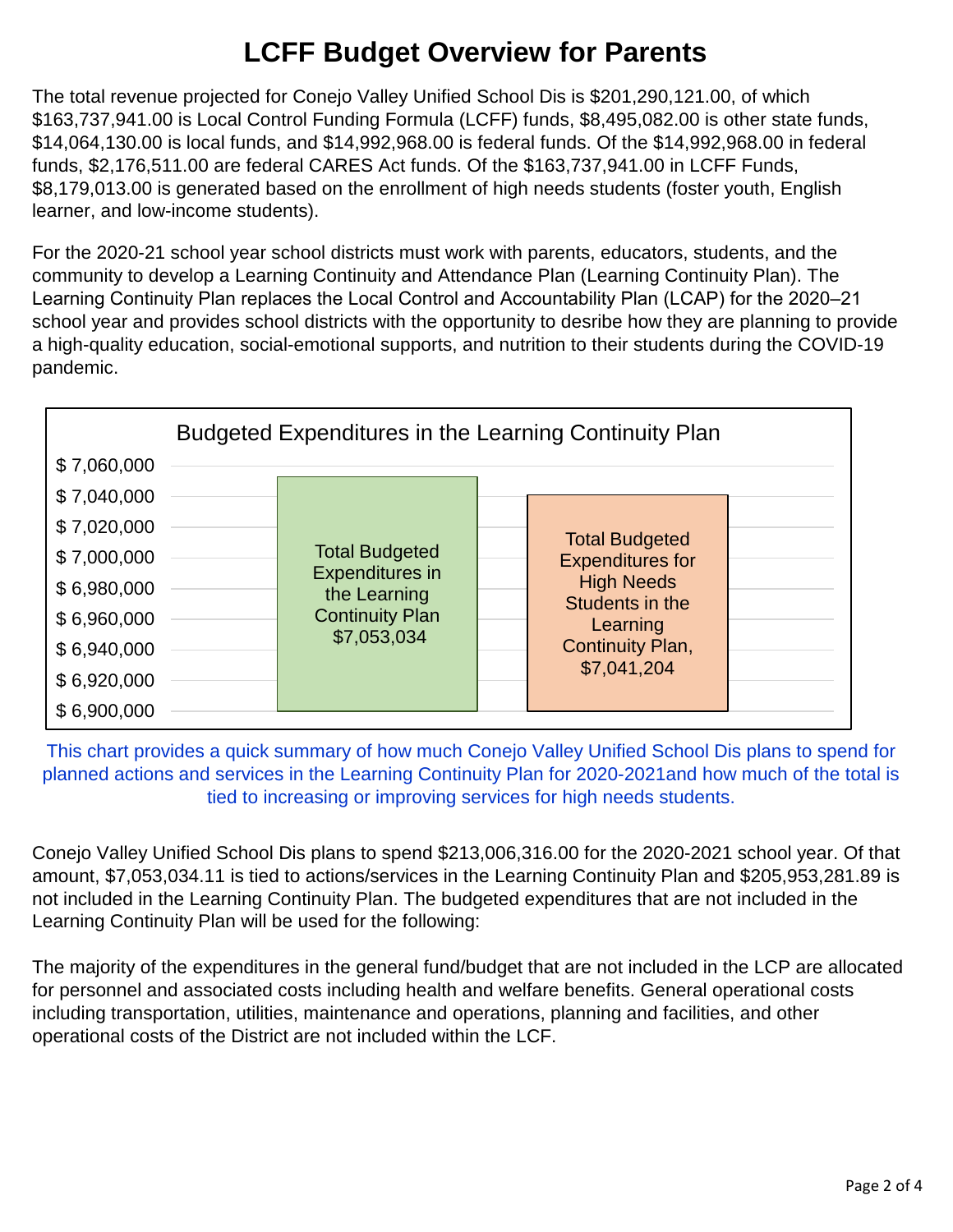### Increased or Improved Services for High Needs Students in in the Learning Continuity Plan for the 2020-2021 School Year

In 2020-2021, Conejo Valley Unified School Dis is projecting it will receive \$8,179,013.00 based on the enrollment of foster youth, English learner, and low-income students. Conejo Valley Unified School Dis must describe how it intends to increase or improve services for high needs students in the Learning Continuity Plan. Conejo Valley Unified School Dis plans to spend \$7,041,204.11 towards meeting this requirement, as described in the Learning Continuity Plan. The additional improved services described in the plan include the following:

CVUSD will continue to fully fund the following actions and services intended to increase or improve services for high needs students: elementary academic specialists that focus on literacy and numeracy, supplemental materials, books and supplies,Tier II intervention programs for all grade spans, behaviorists, personnel salaries for AVID elective sections and class size reduction for 8th grade math, APEX web based educational platform, a section at each comprehensive high school for credit recovery and class size reduction in English language arts for grades 9 and 10, provide a comprehensive credit recovery summer school program, and funding to support the enrollment of SES students in AP courses, exams and the College Board PSAT.